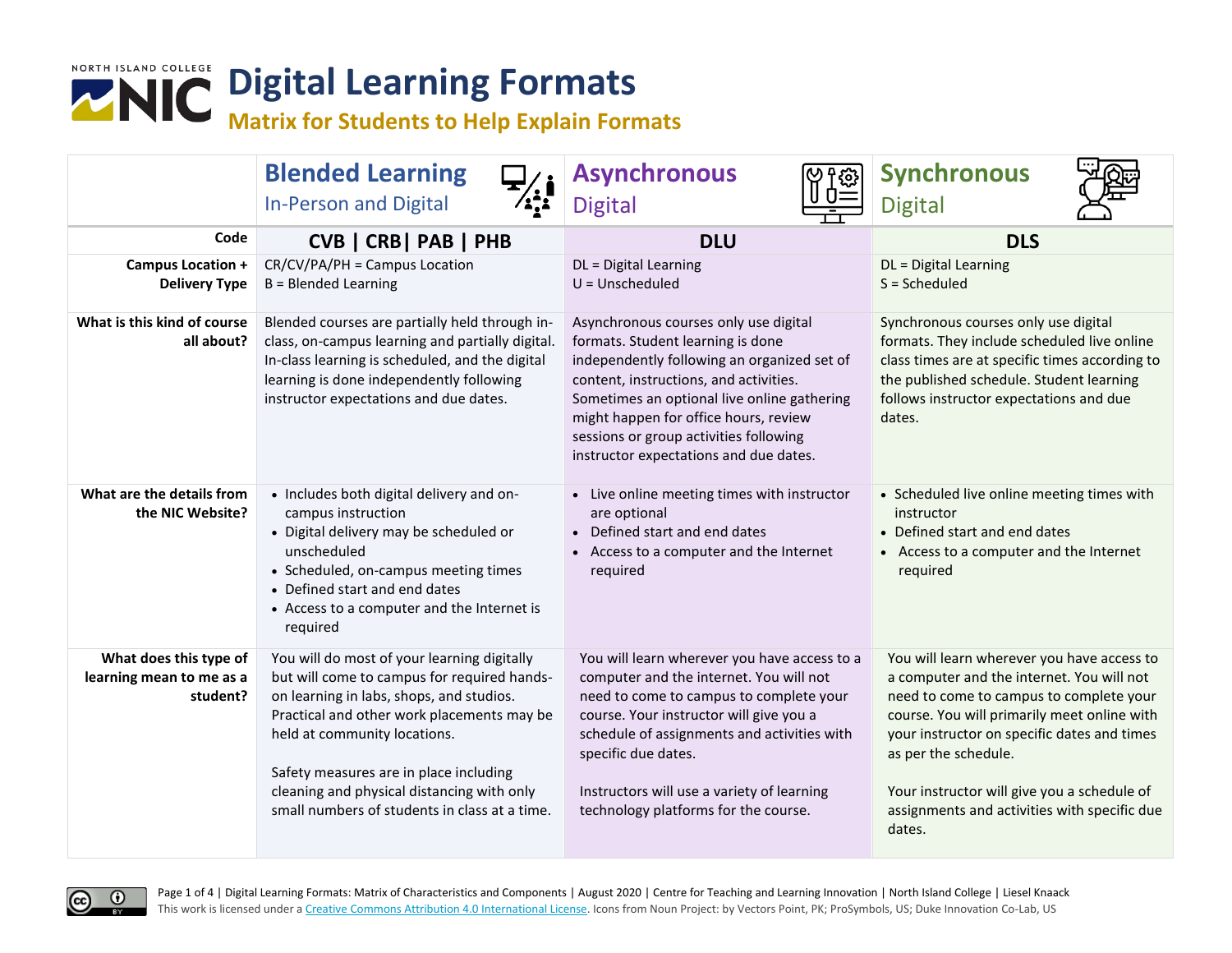|                                                          | <b>Blended Learning</b><br><b>In-Person and Digital</b>                                                                                                                                                                                                          | <b>Asynchronous</b><br><u>୍ବ</u> ୁ<br><b>Digital</b>                                                                                                                                                                          | <b>Synchronous</b><br><b>Digital</b>                                                                                                                                                                                             |
|----------------------------------------------------------|------------------------------------------------------------------------------------------------------------------------------------------------------------------------------------------------------------------------------------------------------------------|-------------------------------------------------------------------------------------------------------------------------------------------------------------------------------------------------------------------------------|----------------------------------------------------------------------------------------------------------------------------------------------------------------------------------------------------------------------------------|
| Do I come to campus?                                     | Yes, some of the time.                                                                                                                                                                                                                                           | No.                                                                                                                                                                                                                           | No.                                                                                                                                                                                                                              |
| Do I have to regularly<br>attend classes?                | Yes, only for the in-person, on campus<br>scheduled classes. For digital delivery<br>activities students follow instructor<br>expectations and due dates.                                                                                                        | Since there are no scheduled classes, student<br>engage in learning activities following<br>instructor expectations and due dates. These<br>expectations will be scheduled on a regular<br>basis.                             | Yes, for the online scheduled classes. For<br>other digital delivery activities, students<br>follow instructor expectations and due<br>dates. These expectations will be scheduled<br>on a regular basis.                        |
| How do I take mid-terms<br>tests?                        | Could be written on-campus during the in-<br>person scheduled classes or via the digital<br>format.                                                                                                                                                              | Only via digital delivery and during a time<br>when the instructor schedules the release<br>and submission of the mid-term.<br>Could be timed, written at same time or have<br>flexible access options all via digital means. | Only via digital delivery and during a time<br>when the instructor schedules the release<br>and submission of the mid-term.<br>Could be timed, written at same time or<br>have flexible access options all via digital<br>means. |
| How do I take exams?                                     | If instructor has chosen to have an exam held<br>during NIC's Exam Period in December, exam<br>will be written only via digital delivery during<br>the scheduled exam time (unless<br>accreditation or other professional standards<br>require in-person exams). | If instructor has chosen to have an exam held<br>during NIC's Exam Period in December, exam<br>will be written only via digital delivery during<br>the scheduled exam time.                                                   | If instructor has chosen to have an exam<br>held during NIC's Exam Period in December,<br>exam will be written only via digital delivery<br>during the scheduled exam time.                                                      |
| Do I regularly see and<br>connect with my<br>instructor? | Yes, in both the on-campus classroom<br>experiences and via the digital format<br>components.                                                                                                                                                                    | Possibly. While scheduled, live online meeting<br>times are not part of this format for learning,<br>many instructors may plan for optional live,<br>online meeting times.                                                    | Yes. This format of learning involves<br>regularly scheduled online gatherings of the<br>class with your instructor.                                                                                                             |
| Is learning done via digital<br>tools and platforms?     | Yes, for some of the time.                                                                                                                                                                                                                                       | Yes, all the time.                                                                                                                                                                                                            | Yes, all the time.                                                                                                                                                                                                               |
| Do I require internet   Yes.<br>access and a computer?   |                                                                                                                                                                                                                                                                  | Yes.                                                                                                                                                                                                                          | Yes.                                                                                                                                                                                                                             |
| Can I learn on my<br>smartphone?                         | Smartphones are not recommended for<br>learning experiences. Phones do not allow for<br>a full and reliable learning experience.                                                                                                                                 | Smartphones are not recommended for<br>learning experiences. Phones do not allow for<br>a full and reliable learning experience.                                                                                              | Smartphones are not recommended for<br>learning experiences. Phones do not allow<br>for a full and reliable learning experience.                                                                                                 |

 $\frac{0}{x}$  $\odot$ 

Page 2 of 4 | Digital Learning Formats: Matrix of Characteristics and Components | August 2020 | Centre for Teaching and Learning Innovation | North Island College | Liesel Knaack This work is licensed under a [Creative Commons Attribution 4.0 International License.](http://creativecommons.org/licenses/by/4.0/) Icons from Noun Project: by Vectors Point, PK; ProSymbols, US; Duke Innovation Co-Lab, US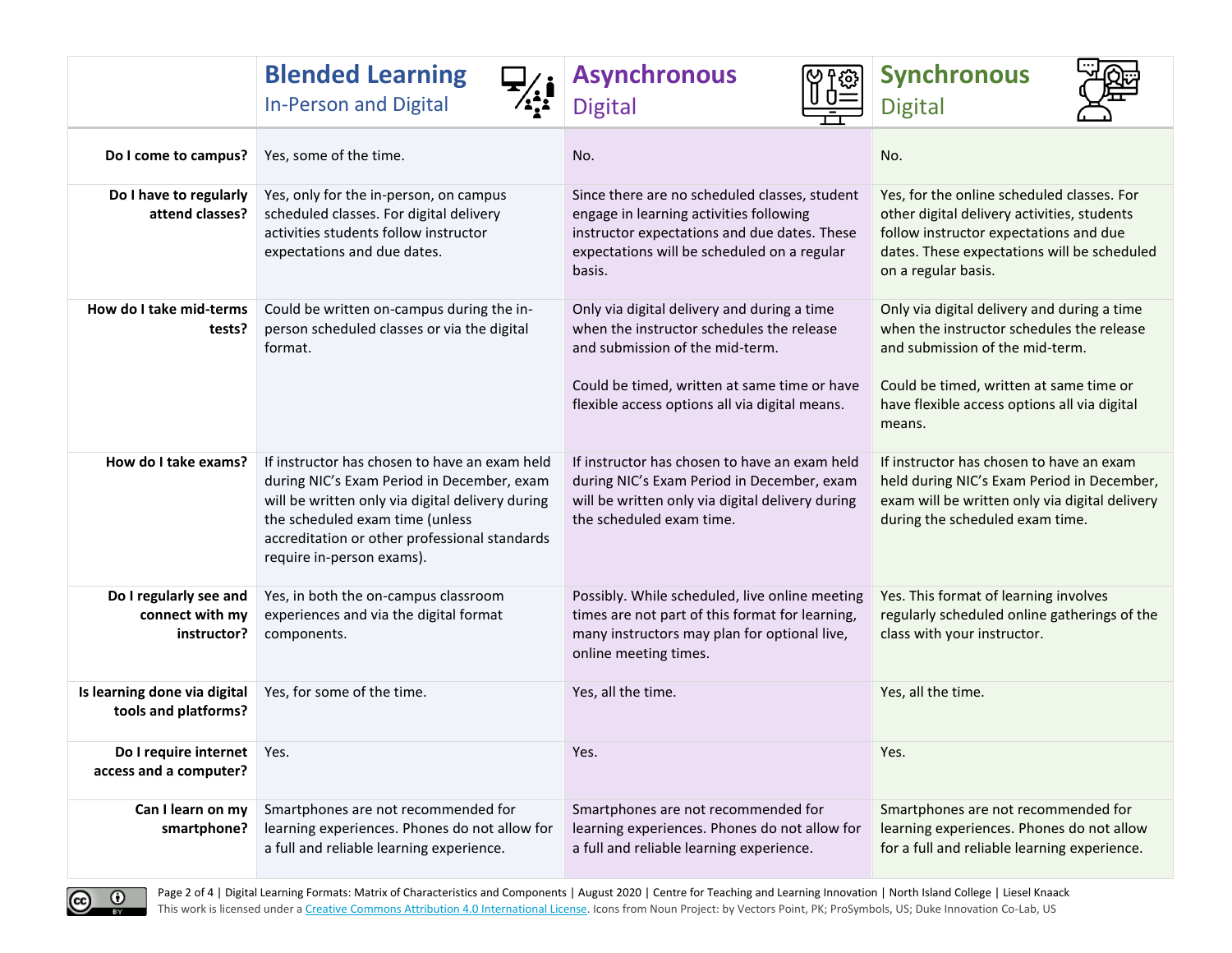## **Blended Learning**

In-Person and Digital

## **Full Description of Formats for Delivery of Courses**

Teaching and learning activities occur in the on-campus classroom and in digital formats using a variety of learning technologies and digital resources.

The course has scheduled and required inclass instruction and contact time between instructor and students. The course also has regular digital interactions between the course instructor and students. The amount of time for the digital activity vs. the in-class activity is set by the instructor and varies by course. Students should refer to the course meeting schedule or outline for more details.

Blended courses often have content delivered in digital formats leaving the inclass time for application activities, experiential and hands-on learning along with specific assessments.

There are defined expectations and deadlines for completion of assignments and other course related activities both for the oncampus classes and digital interactions. Students may have to work in groups with other students or do collaborative activities. Group activities may be done during in-class and/or via digital format interactions. Midterms, tests, and quizzes including any final exams will take place digitally via a variety of formats. If a final exam is scheduled for the course, the exam will take place digitally on a certain day/time according to the institutional exam schedule.

There may be optional real-time office hours as part of the course.

## **Asynchronous**



Teaching and learning activities occur in digital formats using a variety of learning technologies and digital resources.

The course has no required live online interactions and contact time between instructor and students.

The course is characterized by regular and substantive online interactions between the course instructor and students.

The level and type of interaction will be determined by the instructor.

There are defined expectations and deadlines for completion of assignments and other course related activities.

Students can participate and communicate in the course without having to be online at the same time.

Students may have to intermittently work in groups with other students or undertake collaborative activities, but these can be done asynchronously.

Mid-terms, tests, and quizzes including any final exams will take place digitally via a variety of formats. If a final exam is scheduled for the course, the exam will take place digitally on a certain day/time according to the institutional exam schedule.

There may be optional live, online office hours and/or group times as part of the course.





Teaching and learning activities occur in digital formats using a variety of learning technologies and digital resources.

The class focuses on concurrent, collective, and collaborative learning amongst students. The course has required real-time, live online interactions and regular class contact time scheduled between the instructor and students most often using a desktop video/web conferencing platform and other digital learning tools.

The course is characterized by regular and substantive digital interactions between course instructor and students which occur both in the live classes and through digital content and activities.

There are defined deadlines for completion of assignments and other course related activities. Students may have to intermittently work in groups with other students or undertake collaborative activities, but these can be done both in live online sessions and offline through other digital tools at times that work well for all group members.

Mid-terms, tests, and quizzes including any final exams will take place digitally via a variety of formats. If a final exam is scheduled for the course, the exam will take place digitally on a certain day/time according to the institutional exam schedule.

There may be optional live, online office hours.